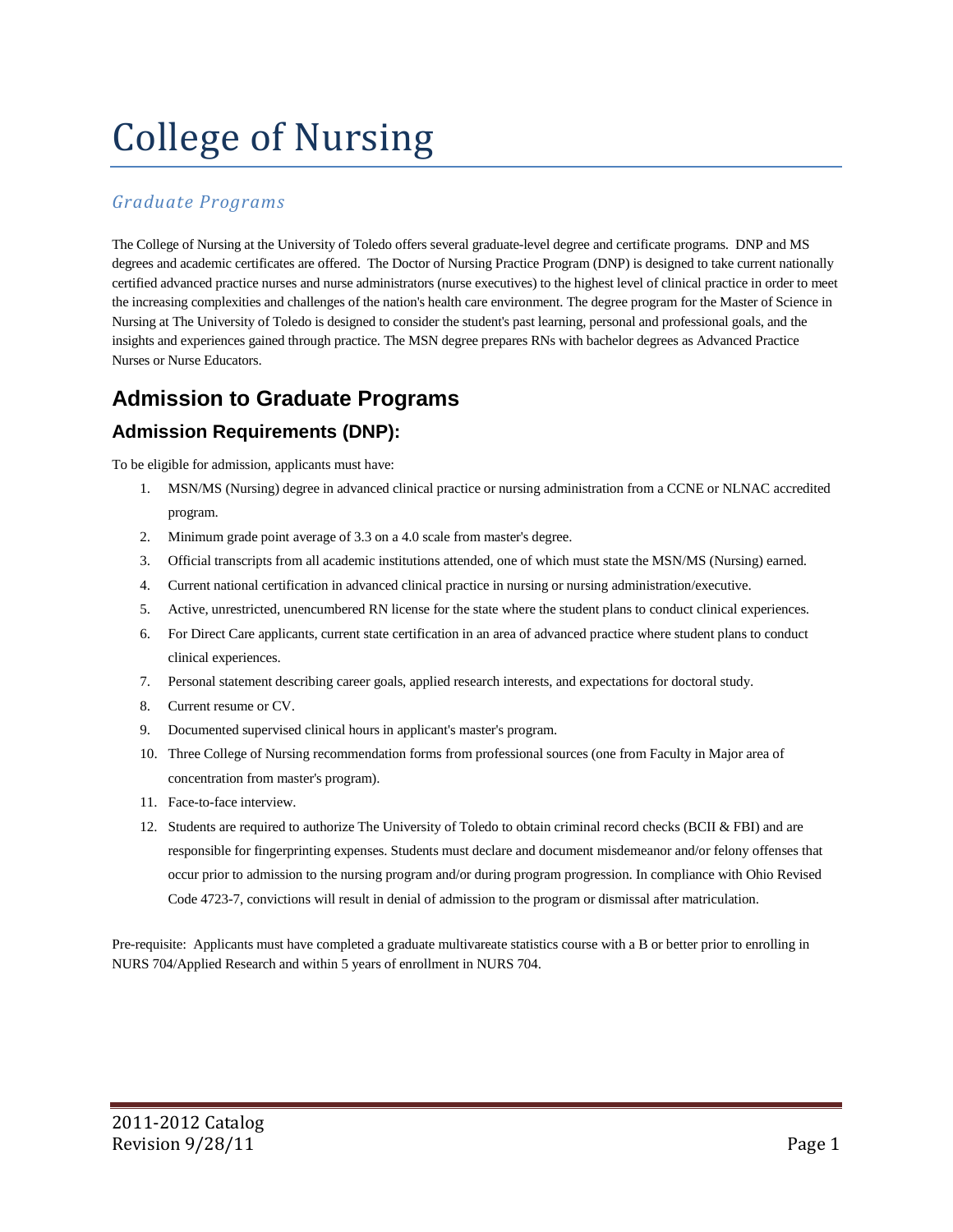#### **Admission Requirements (Masters - all except MSN-CNL and Nurse Educator):**

To be eligible for admission, applicants must have:

- 1. Baccalaureate from an accredited college/university. Degree in nursing from a school that is accredited by a nationally recognized body for nursing education accreditation.
- 2. Overall grade point average of 3.0 in undergraduate work.
- 3. Official transcripts from all academic institutions attended, one of which must state the baccalaureate earned.
- 4. Active, unrestricted, unencumbered, Ohio RN License.
- 5. Completion of an undergraduate statistics course recommended.
- 6. Computer competency that includes word processing skills and ability to communicate electronically.
- 7. Personal statement describing career goals, future plans for employment, and expectations for graduate study.
- 8. Current resume or CV, listing current Ohio RN license number.
- 9. Two College of Nursing recommendation forms completed by professional sources (Master's in Nursing preferred).
- 10. The Graduate Record Examination (General Subject GRE) and TOEFL\* or IELTS\* are required for international applicants. \*Minimum required test scores:

<http://www.utoledo.edu/graduate/prospectivestudents/admission/guidelines.html>

- 11. An interview, if requested.
- 12. Admission is competitive.
- 13. Students are required to authorize The University of Toledo to obtain criminal record checks (BCII & FBI) and are responsible for fingerprinting expenses. Students must declare and document misdemeanor and/or felony offenses that occur prior to admission to the nursing program and/or during program progression. In compliance with Ohio Revised Code 4723-7, convictions will result in denial of admission to the program or dismissal after matriculation.

#### **Admission Requirements (Masters - MSN Educator only):**

To be eligible for admission, applicants must have:

- 1. Baccalaureate from an accredited college/university. Degree in nursing from a school that is accredited by a nationally recognized body for nursing education accreditation.
- 2. Overall grade point average of 3.0 in undergraduate work.
- 3. Official transcripts from all academic institutions attended, one of which must state the baccalaureate earned.
- 4. Active, unrestricted, unencumbered RN license for the state in which the applicant practices.
- 5. Completion of an undergraduate statistics course recommended.
- 6. Computer competency that includes word processing skills and ability to communicate electronically.
- 7. Personal statement describing career goals, future plans for employment, and expectations for graduate study
- 8. Current resume or CV, listing current state and/or territory RN license number.
- 9. Two College of Nursing recommendation forms completed by professional sources (Master's in Nursing preferred).
- 10. The Graduate Record Examination (General Subject GRE) and TOEFL\* or IELTS\* are required for international applicants. \*Minimum required test scores:

<http://www.utoledo.edu/graduate/prospectivestudents/admission/guidelines.html>

- 11. An interview, if requested.
- 12. Admission is competitive.
- 13. Students are required to authorize The University of Toledo to obtain criminal record checks (BCII & FBI) and are responsible for fingerprinting expenses. Students must declare and document misdemeanor and/or felony offenses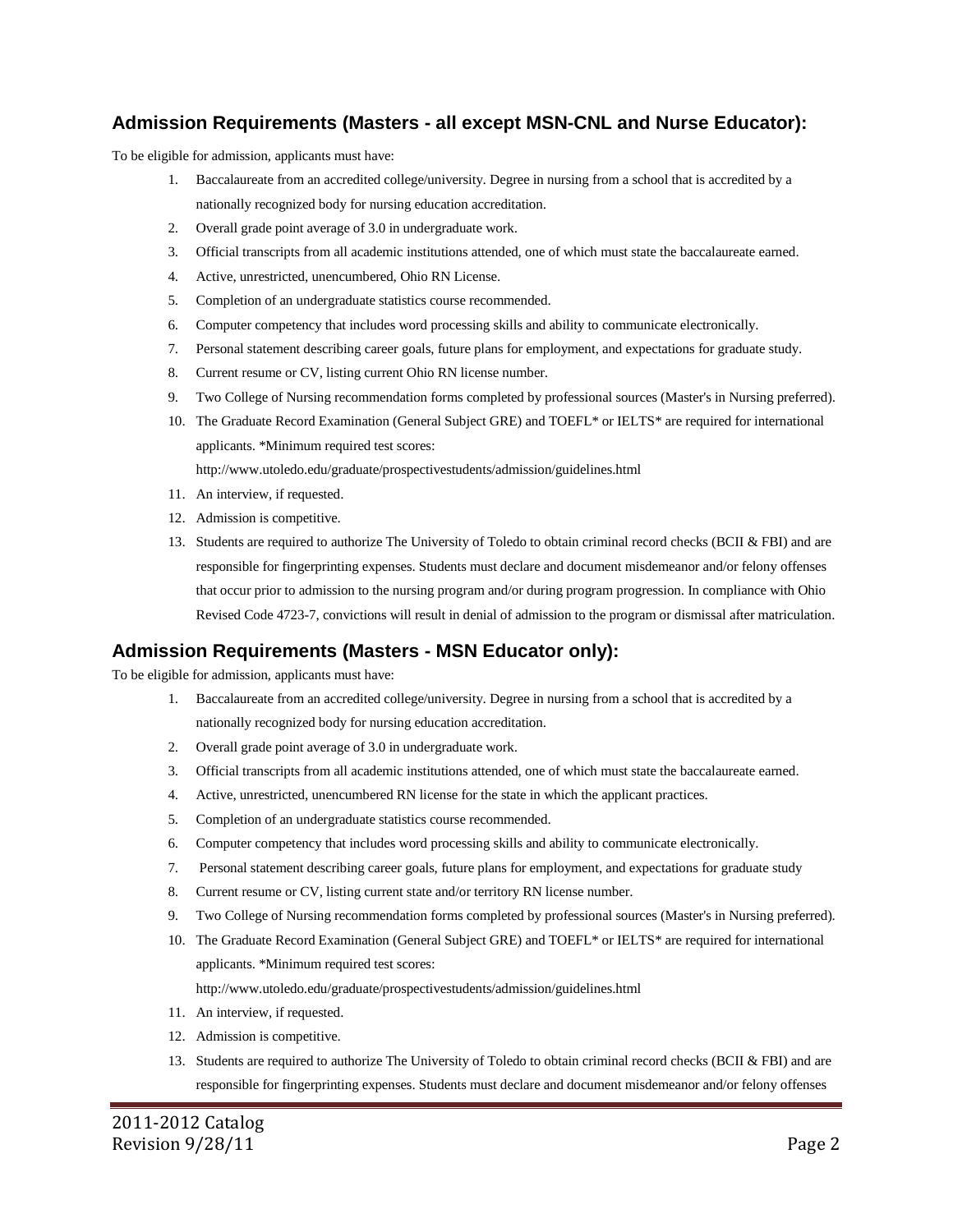that occur prior to admission to the nursing program and/or during program progression. In compliance with Ohio Revised Code 4723-7, convictions will result in denial of admission to the program or dismissal after matriculation.

#### **Admission Requirements (Masters - MSN BSN to CNL only):**

To be eligible for admission, applicants must have:

- 1. Baccalaureate in Nursing from a school that is accredited by a nationally recognized body for nursing education accreditation.
- 2. Overall grade point average of 3.0 in undergraduate work.
- 3. Official transcripts from all academic institutions attended, one of which must state the baccalaureate earned.
- 4. Active, unrestricted, unencumbered Ohio RN license.
- 5. Completion of an undergraduate statistics course recommended.
- 6. Computer competency that includes word processing skills and ability to communicate electronically.
- 7. Personal statement describing career goals, future plans for employment, and expectations for graduate study
- 8. Current resume or CV, listing current Ohio RN license number.
- 9. Two College of Nursing recommendation forms completed by professional sources (Master's in Nursing preferred).
- 10. The Graduate Record Examination (General Subject GRE) and TOEFL\* or IELTS\* are required for international applicants. \*Minimum required test scores: <http://www.utoledo.edu/graduate/prospectivestudents/admission/guidelines.html>
- 11. An interview, if requested.
- 12. Admission is competitive.
- 13. Students are required to authorize The University of Toledo to obtain criminal record checks (BCII & FBI) and are responsible for fingerprinting expenses. Students must declare and document misdemeanor and/or felony offenses that occur prior to admission to the nursing program and/or during program progression. In compliance with Ohio Revised Code 4723-7, convictions will result in denial of admission to the program or dismissal after matriculation

#### **Admission Requirements (Masters - MSN-CNL Graduate Entry only):**

To be eligible for admission, applicants must have:

- 1. Baccalaureate from an accredited college/university. Overall grade point average of 3.0 in undergraduate work.
- 2. Official transcripts from all academic institutions attended, one of which must state the baccalaureate earned.
- 3. Completion of six semester credits of Human Anatomy and Physiology with a grade of "B" or better.
- 4. Completion of three semester credits of psychology.
- 5. Completion of three semester credits of social science.
- 6. Computer competency that includes word processing skills and ability to communicate electronically.
- 7. Personal statement describing career goals, future plans for employment, and expectations for graduate study.
- 8. Current resume or CV.
- 9. Two College of Nursing recommendation forms completed by professional sources.
- 10. The Graduate Record Examination (General Subject GRE) within the past five years TOEFL\* or IELTS\* are required for international applicants with results from the past 2 years. \*Minimum required test scores: <http://www.utoledo.edu/graduate/prospectivestudents/admission/guidelines.html>
- 11. An interview, if requested.
- 12. Admission is competitive.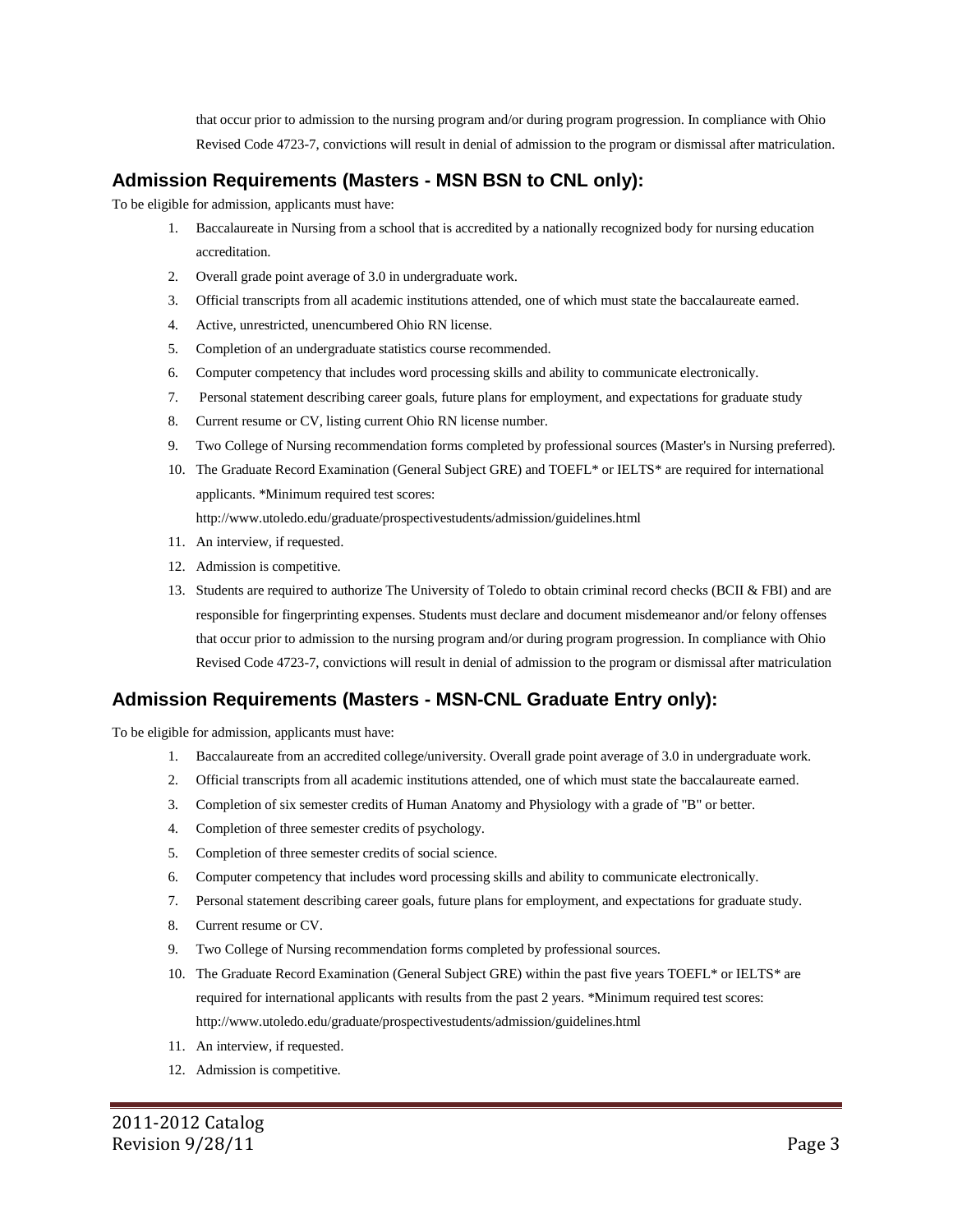13. Students are required to authorize The University of Toledo to obtain criminal record checks (BCII & FBI) and are responsible for fingerprinting expenses. Students must declare and document misdemeanor and/or felony offenses that occur prior to admission to the nursing program and/or during program progression. In compliance with Ohio Revised Code 4723-7, convictions will result in denial of admission to the program or dismissal after matriculation.

#### **Admission Requirements (Certificates - except Nurse Educator)**

- 1. Master's degree in nursing from a school that is accredited by a nationally recognized body for nursing education accreditation.
- 2. Overall grade point average of 3.0 in graduate work. Official transcripts from all academic institutions attended, one of which must state the Master's degree earned.
- 3. Active, unrestricted, unencumbered, Ohio RN License.
- 4. Computer competency that includes word processing skills and ability to communicate electronically.
- 5. Personal statement describing career goals, future plans for employment and expectations for graduate study.
- 6. Current resume or CV, listing current Ohio RN license number.
- 7. Two College of Nursing recommendation forms from professional sources (Master in Nursing preferred).
- 8. The Graduate Record Exam (General Subject GRE) and TOEFL\* or IELTS\* are required for international applicants. \*Minimum required test scores:<http://www.utoledo.edu/graduate/prospectivestudents/admission/guidelines.html>
- 9. Interview, if requested.
- 10. Admission is competitive.
- 11. Students are required to authorize The University of Toledo to obtain criminal record checks (BCII & FBI) and are responsible for fingerprinting expenses. Students must declare and document misdemeanor and/or felony offenses that occur prior to admission to the nursing program and/or during program progression. In compliance with Ohio Revised Code 4723-7, convictions will result in denial of admission to the program or dismissal after matriculation.

#### **Admission Requirements (Nurse Educator Certificate)**

- 1. Baccalaureate degree in nursing from a school that is accredited by a nationally recognized body for nursing education accreditation.
- 2. Overall grade point average of 3.0 in undergraduate work.
- 3. Official transcripts from all academic institutions attended, one of which must state the baccalaureate earned.
- 4. Active, unrestricted, ,unencumbered RN License in the state in which the applicant practices
- 5. Computer competency that includes word processing skills and ability to communicate electronically.
- 6. Personal statement describing career goals, future plans for employment and expectations for graduate study.
- 7. Current resume or CV, listing current state and/or territory RN license number
- 8. Two College of Nursing recommendation forms from professional sources (Master in Nursing preferred).
- 9. The Graduate Record Exam (General Subject GRE) and TOEFL\* or IELTS\* are required for international applicants. \*Minimum required test scores:<http://www.utoledo.edu/graduate/prospectivestudents/admission/guidelines.html>
- 10. Interview, if requested.
- 11. Admission is competitive.
- 12. Students are required to authorize The University of Toledo to obtain criminal record checks (BCII & FBI) and are responsible for fingerprinting expenses. Students must declare and document misdemeanor and/or felony offenses that occur prior to admission to the nursing program and/or during program progression. In compliance with Ohio Revised Code 4723-7, convictions will result in denial of admission to the program or dismissal after matriculation.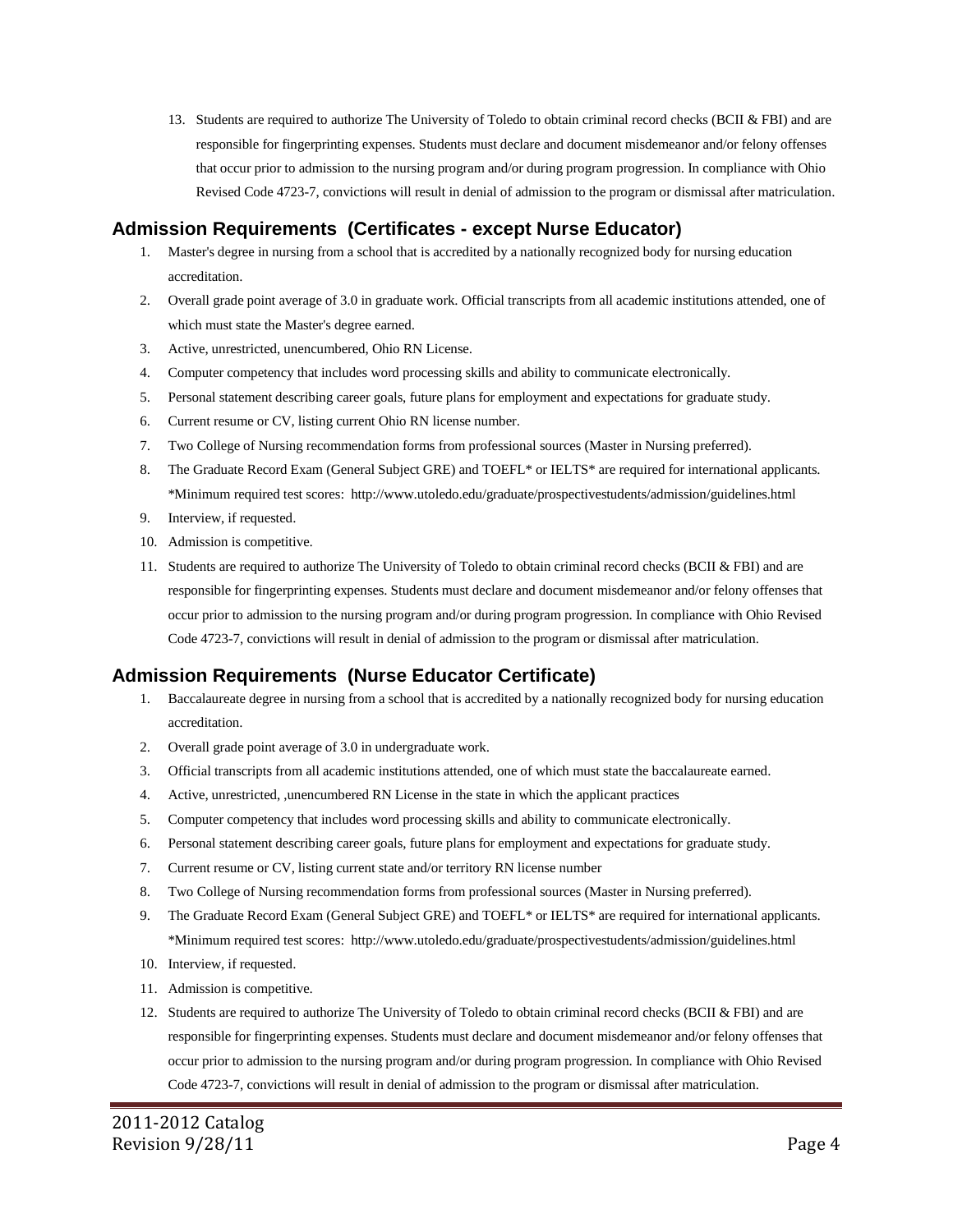Applications are completed through Nursing CAS - https://portal.nursingCAS.org and by submitting a supplemental application to The University of Toledo: http://apply.utoledo.edu. Nursing CAS and supplemental application deadlines can be found at: http://www.utoledo.edu/nursing/grad\_checklist.html. Applications must be electronically submitted by the posted deadlines.

## **Administration of Programs**

All graduate programs in the College of Nursing are administered jointly by the college and the College of Graduate Studies of The University of Toledo. Students may contact specific departments, the college's graduate advisor, or the College of Graduate Studies for further information on programs or admission requirements.

## **Advising**

Students may contact Kathy Mitchell for initial advising a[t kathleen.mitchell@utoledo.edu.](mailto:kathleen.mitchell@utoledo.edu) Students must meet with their advisor for the purpose of developing a plan of study. It is the student's responsibility to meet all requirements for the degree as specified by the graduate program, the department, the College of Graduate Studies and the University of Toledo. Students are encouraged to complete the plan of study during the first semester of matriculation.

## **Graduate Degrees Offered**

#### **Doctor of Nursing Practice (post masters)** 36 semester credits **Master of Science in Nursing** Clinical Nurse Leader - Graduate Entry 66 semester credits Adult Nurse Practitioner/Clinical Nurse Specialist (ANP/CNS) 55 semester credits Family Nurse Practitioner (FNP) 55 semester credits Pediatric Nurse Practitioner (PNP) 51 semester credits Psychiatric-Mental Health Clinical Nurse Specialist (PMH-CNS) 52 semester credits Nurse Educator 39 semester credits BSN to Clinical Nurse Leader 2008 and the semester credits of the 42 semester credits **Certificate Programs** For Current Registered Nurses with a Master's Degree in Nursing: Adult Nurse Practitioner Graduate Certificate Program (ANP-C) 22 semester credits plus prerequisites For Current Registered Nurses with a Master's Degree in Nursing: Family Nurse Practitioner Graduate Certificate Program (FNP-C) 25 semester credits plus prerequisites Pediatric Nurse Practitioner Graduate Certificate Program (PNP-C) 21 semester credits plus prerequisites Psychiatric-Mental Health Clinical Nurse Specialist Graduate Certificate Program (PMH-CNS-C) 25 semester credits plus prerequisites For Current Registered Nurses with a Bachelor's or Master's Degree in Nursing:

Nursing Education Certificate 11 semester credits

# **Accreditation**

The University of Toledo, College of Nursing is approved by the Ohio Board of Nursing. Master's and Bachelor's Degree programs are nationally accredited by the Commission on Collegiate Nursing Education.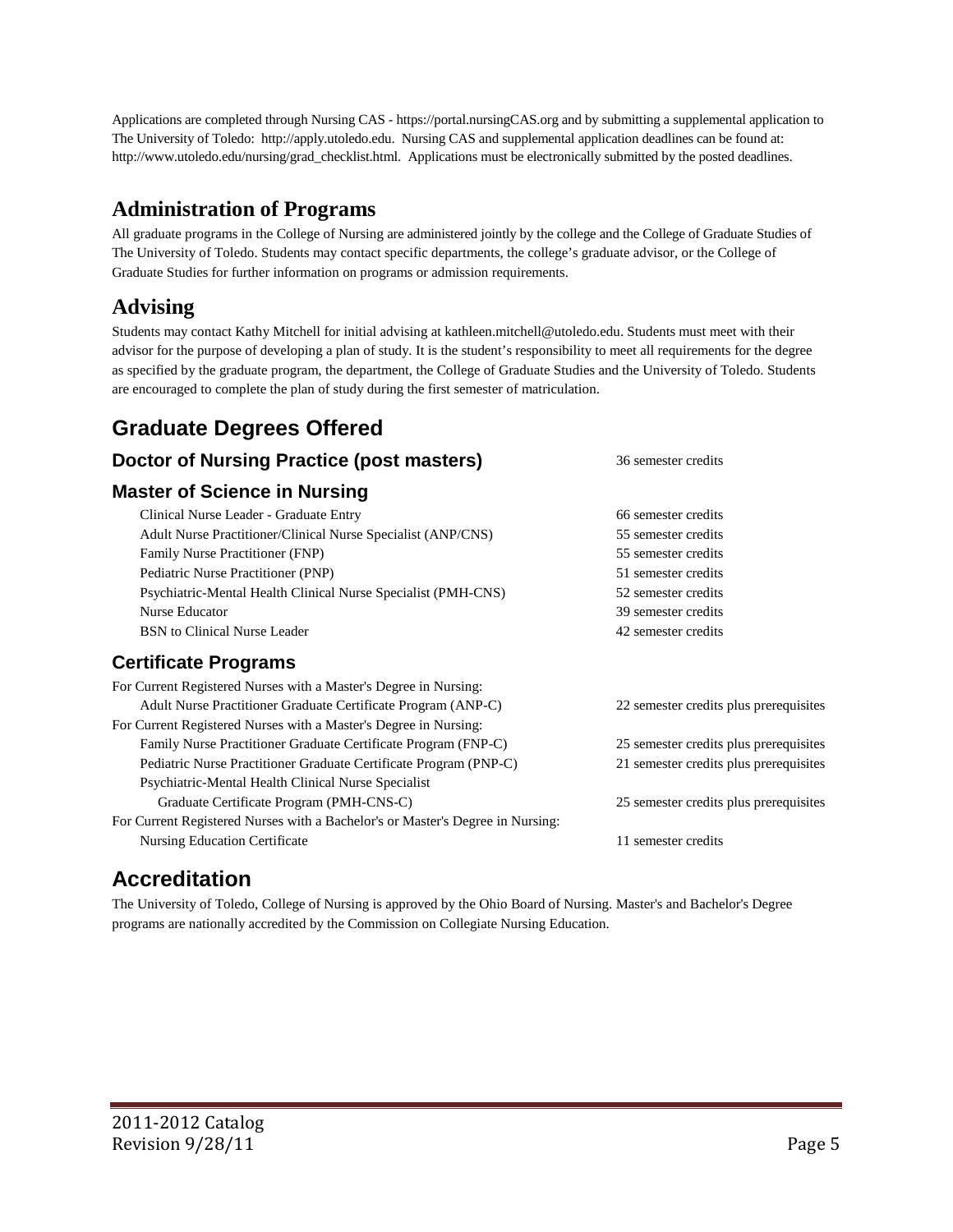#### **Doctor of Nursing Practice: (DNP)**

Established in 2007, the Doctor of Nursing Practice (DNP) program at The University of Toledo (UT) in collaboration with Wright State University (WSU) is designed to take current nationally certified advanced practice nurses and nurse administrators (nurse executives) to the highest level of clinical practice in order to meet the increasing complexities and challenges of the nation's healthcare environment. The online, part-time DNP curriculum includes theoretical and clinical courses to prepare students to lead and develop innovative health care delivery in a variety of health care settings. In accordance with AACN specifications for 1000 academically supervised post-BSN clinical hours to earn a DNP degree, 520 hours of academically supervised advanced clinical practice are included in the program. Students are expected to have earned and documented 480 supervised clinical hours in their master's program.

| Curriculum             |                                                                                                                         |                     |
|------------------------|-------------------------------------------------------------------------------------------------------------------------|---------------------|
| Course                 | Course Name                                                                                                             | <b>Credit Hours</b> |
| Semester I - Fall      |                                                                                                                         |                     |
| <b>NURS701</b>         | Scientific Basis of Nsg. Practice                                                                                       | 3                   |
| <b>NURS705</b>         | Information and Technology in Nursing & Health Care Systems                                                             | 3                   |
| Semester II - Spring   |                                                                                                                         |                     |
| <b>NURS704*</b>        | <b>Applied Nursing Research</b>                                                                                         | 3                   |
| <b>NURS706</b>         | Population Health                                                                                                       | 3                   |
| Semester III - Fall    |                                                                                                                         |                     |
| <b>NURS702</b>         | Org & Systems Leadership (40 clinical hours)                                                                            | 3                   |
| <b>NURS709</b>         | Project Seminar                                                                                                         | 3                   |
| Semester IV - Spring   |                                                                                                                         |                     |
| <b>NURS707</b>         | Marketing & Entrepreneurial Activity in Complex Health Care                                                             | 3                   |
| Semester V - Fall      |                                                                                                                         |                     |
| <b>NURS708</b>         | Evidence Based Nursing Practice in Direct Care                                                                          | 3                   |
|                        | (80 clinical hours)                                                                                                     |                     |
| <b>OR</b>              |                                                                                                                         |                     |
| <b>NURS718</b>         | Evidence Based Administration in Complex Health Systems                                                                 | 3                   |
|                        | (Indirect Care) (80 clinical hours)                                                                                     |                     |
| Semester VI - Spring   |                                                                                                                         |                     |
| <b>NURS703</b>         | Quality Mgmt & Performance Improvement in Health                                                                        | 3                   |
|                        | Care Organizations (40 clinical hours)                                                                                  |                     |
| Semester VII - Fall    |                                                                                                                         |                     |
| <b>NURS710</b>         | <b>Evidence Based Practice Project</b>                                                                                  | 3                   |
| Semester VIII - Spring |                                                                                                                         |                     |
| <b>NURS797</b>         | Capstone Practicum (Direct Care - 360 Clinical Hours)                                                                   | 6                   |
| <b>OR</b>              |                                                                                                                         |                     |
| <b>NURS798</b>         | Capstone Practicum (Indirect Care - 360 Clinical Hours)                                                                 | 6                   |
| Total                  |                                                                                                                         | 36                  |
|                        | *Students must have completed a graduate multivareate statistics course with a B or better within 5 years of enrollment |                     |

in NURS 704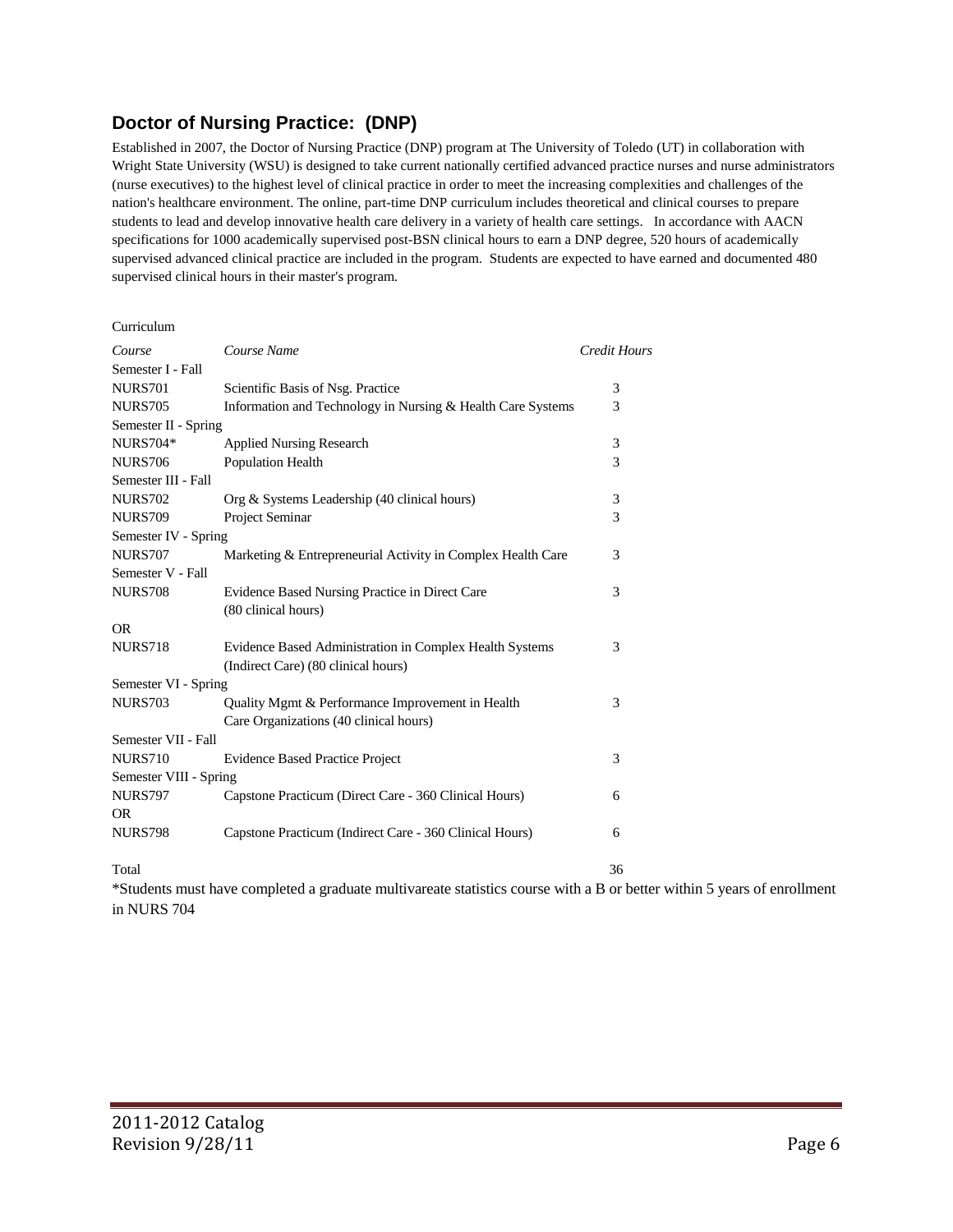#### **Master of Science in Nursing: Clinical Nurse Leader Graduate Entry**

The Clinical Nurse Leader Graduate Entry (CNL) major is a two-year, full-time course of study. The program is designed for the person who holds a bachelor's degree, who is not yet a registered nurse (RN), but who desires to become a RN. The curriculum includes theory classes prepared by the graduate faculty of the University of Toledo College of Nursing, as well as clinical experiences with patients in state-of-the-art heath care facilities. The master's preparation positions graduates for immediate entry into exciting positions in hospitals or clinics, and also provides an opportunity to continue graduate study. Graduates may elect to pursue a certificate to enter advanced practice roles as a nurse practitioner or clinical nurse specialist, or they may decide to pursue a Doctor of Nursing Practice (DNP) degree or the Doctor of Philosophy (Ph.D.) degree.

#### Curriculum

| Course               | Course Name                                                    | Credit Hours |
|----------------------|----------------------------------------------------------------|--------------|
| Semester I - Fall    | (120 Total Clinical Hours)                                     |              |
| <b>NURS504</b>       | Health Assessment and the Nursing Process for Promoting Health | 6            |
| <b>NURS505</b>       | <b>Health Sciences I</b>                                       | 3            |
| <b>NURS506</b>       | Professional Socialization I                                   | 3            |
| <b>NURS507</b>       | Therapeutic Communication Skills for Nurses                    | 3            |
| Semester II - Spring | (90 Total Clinical Hours)                                      |              |
| <b>NURS514</b>       | Designing Nursing Systems to Promote Self-Care                 | 6            |
| <b>NURS525</b>       | <b>Health Sciences II</b>                                      | 3            |
| <b>NURS567</b>       | Pharmacology                                                   | 3            |
| <b>NURS516</b>       | Professional Socialization II                                  | 3            |
|                      | Semester III - Summer (120 Total Clinical Hours)               |              |
| <b>NURS524</b>       | Designing Nursing Systems for Compromised Health States        | 6            |
| <b>INDI600</b>       | Introduction to Biostatistical Methods                         | 3            |
| Semester IV - Fall   | (120 Total Clinical Hours)                                     |              |
| <b>NURS544</b>       | Population Focused Nursing Care                                | 6            |
| <b>NURS607</b>       | <b>Advanced Communication Skills and Group Dynamics</b>        | 3            |
| <b>NURS591</b>       | <b>Advanced Nursing Research</b>                               | 3            |
| Semester V - Spring  | (300 Total Clinical Hours)                                     |              |
| <b>NURS554</b>       | Advanced Practicum in Nursing Systems Design                   | 12           |
| <b>NURSXXX</b>       | Thesis, Comprehensive Exam or Field Experience                 | 3            |
| Total                |                                                                | 66           |

## **Master of Science in Nursing: Adult Nurse Practitioner/Clinical Nurse Specialist**

The Adult Nurse Practitioner/Clinical Nurse Specialist (ANP/CNS) major is a two-year, full-time course of study with part-time options. The program is designed to prepare advanced practice nurses to care for adults in a wide variety of settings. The curriculum features theoretically based and clinically focused courses and includes a minimum of 600 contact hours for clinical practice and selected laboratory experiences.

| Curriculum        | Sample Full-time Plan of Study                |              |
|-------------------|-----------------------------------------------|--------------|
| Course            | Course Name                                   | Credit Hours |
| Semester I - Fall |                                               |              |
| <b>NURS540</b>    | Theoretical & Ethical Foundations of Nursing  | 3            |
| <b>NURS568</b>    | Advanced Physiology & Pathophysiology         | 3            |
| <b>NURS574</b>    | Advanced Health Assessment (4 lab hours/week) | 4            |
| <b>INDI600</b>    | Introduction to Biostatistical Methods        | 3            |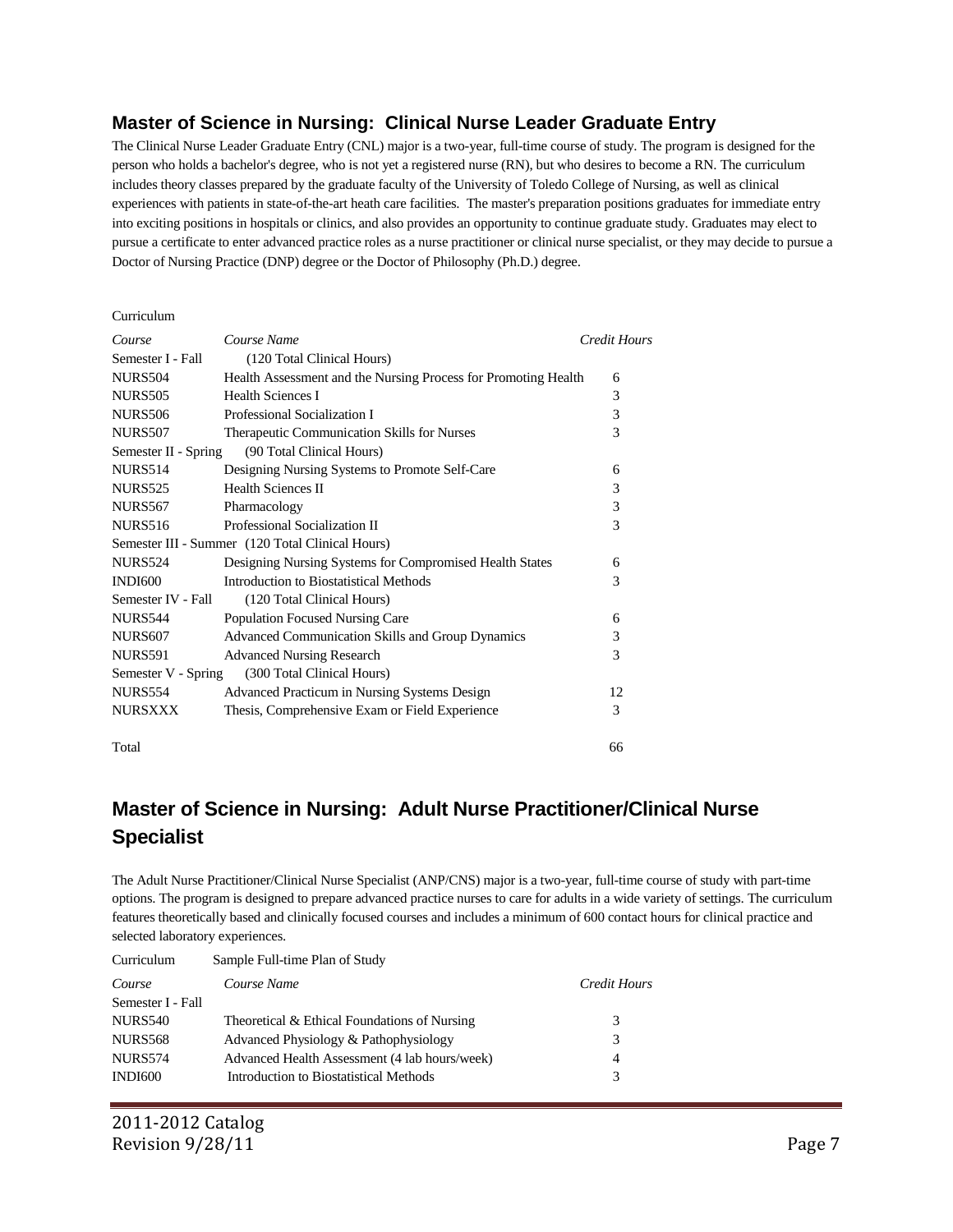| Semester II - Spring |                                                                   |    |
|----------------------|-------------------------------------------------------------------|----|
| <b>NURS569</b>       | <b>Advanced Pharmacotherapeutics</b>                              | 3  |
| <b>NURS591</b>       | <b>Advanced Nursing Research</b>                                  | 3  |
| <b>NURS608</b>       | ANP/CNS I: Care of Adolescents and Adults                         |    |
|                      | (12 clinical hours/week)                                          | 7  |
| Semester III - Fall  |                                                                   |    |
| <b>NURS519</b>       | Advanced Interpersonal Interventions (4 lab hours/week)           | 3  |
| <b>NURS550</b>       | Family and Cultural Diversity Theories                            | 3  |
| <b>NURS609</b>       | ANP/CNS II: Care of Women and Concepts of Wellness                |    |
|                      | (12 clinical hours/week)                                          | 7  |
| Semester IV - Spring |                                                                   |    |
| <b>NURS614</b>       | Advanced Practice Nurse: Roles & Issues                           | 2  |
| <b>NURS610</b>       | ANP/CNS III: Care of Adults & Older Adults with a Specialty Focus |    |
|                      | (18 clinical hours/week)                                          | 8  |
| <b>NURS553</b>       | Public Policy and Health Care                                     | 3  |
| <b>CAPSTONE</b>      | Field Experience, Thesis or Comprehensive Exam                    | 3  |
| Total                |                                                                   | 55 |

#### **Master of Science in Nursing: Family Nurse Practitioner**

The Family Nurse Practitioner (FNP) major is a two-year, full-time course of study with part-time options. The curriculum is designed to prepare professional nurses for the FNP role in primary nursing care. The curriculum includes a minimum of 600 contact hours for clinical practice and selected laboratory experiences.

| Curriculum           | Sample Full-time Plan of Study                          |              |
|----------------------|---------------------------------------------------------|--------------|
| Course               | Course Name                                             | Credit Hours |
| Semester I - Fall    |                                                         |              |
| <b>NURS540</b>       | Theoretical & Ethical Foundations of Nursing            | 3            |
| <b>NURS568</b>       | Advanced Physiology & Pathophysiology                   | 3            |
| <b>NURS574</b>       | Advanced Health Assessment (4 lab hours/week)           | 4            |
| <b>INDI600</b>       | <b>Introduction to Biostatistical Methods</b>           | 3            |
| Semester II - Spring |                                                         |              |
| <b>NURS569</b>       | <b>Advanced Pharmacotherapeutics</b>                    | 3            |
| NURS591              | <b>Advanced Nursing Research</b>                        | 3            |
| <b>NURS621</b>       | FNP I: Adolescents and Adults (12 clinical hours/week)  | 7            |
| Semester III - Fall  |                                                         |              |
| <b>NURS519</b>       | Advanced Interpersonal Interventions (4 lab hours/week) | 3            |
| <b>NURS550</b>       | Family and Cultural Diversity Theories                  | 3            |
| <b>NURS622</b>       | FNP II: Women and Children (12 clinical hours/week)     | 7            |
| Semester IV - Spring |                                                         |              |
| <b>NURS614</b>       | Advanced Practice Nurse: Roles & Issues                 | 2            |
| <b>NURS623</b>       | FNP III: Adults & Older Adults (18 clinical hours/week) | 8            |
| <b>NURS553</b>       | Public Policy & Health Care                             | 3            |
| <b>CAPSTONE</b>      | Field Experience, Thesis or Comprehensive Exam          | 3            |
| Total                |                                                         | 55           |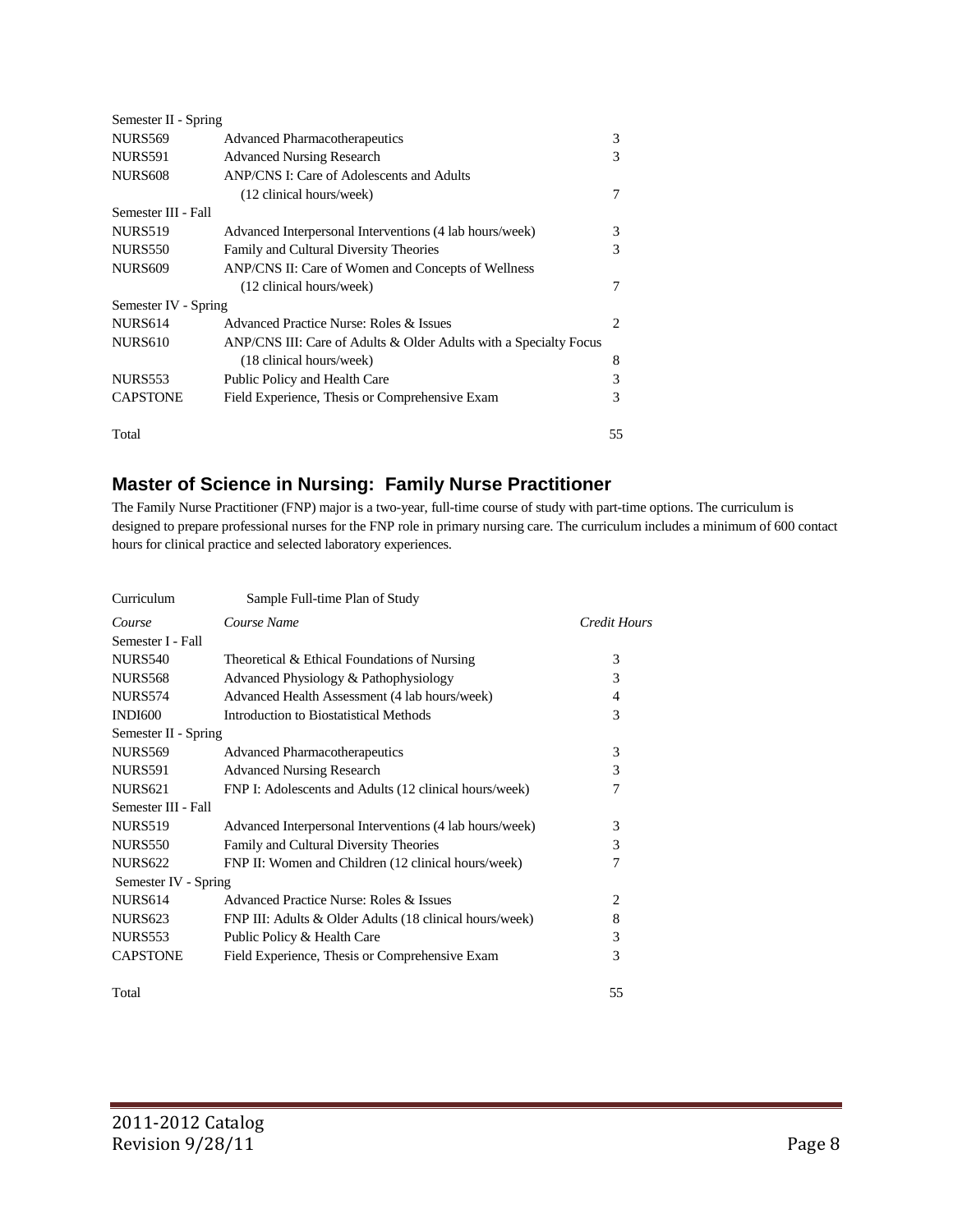#### **Master of Science in Nursing: Pediatric Nurse Practitioner**

The Pediatric Nurse Practitioner (PNP) major is a two-year, full-time course of study with part-time options. The program is designed to prepare advanced practice nurses to care for children in a wide variety of settings. The curriculum features theoretically based and clinically focused courses and includes a minimum of 500 contact hours for clinical practice and selected laboratory experiences. Students who desire full-time study should matriculate in fall of even numbered years.

| Curriculum           | Sample Full-time Plan of Study                           |              |
|----------------------|----------------------------------------------------------|--------------|
| Course               | Course Name                                              | Credit Hours |
| Semester I - Fall    |                                                          |              |
| <b>NURS540</b>       | Theoretical & Ethical Foundations of Nursing             | 3            |
| <b>NURS568</b>       | Advanced Physiology & Pathophysiology                    | 3            |
| <b>NURS574</b>       | Advanced Health Assessment (4 lab hours/week)            | 4            |
| <b>INDI600</b>       | <b>Introduction to Biostatistical Methods</b>            | 3            |
| Semester II - Spring |                                                          |              |
| <b>NURS569</b>       | <b>Advanced Pharmacotherapeutics</b>                     | 3            |
| <b>NURS581</b>       | PNP I: Care of Children and Concepts of Wellness         |              |
|                      | (12 clinical hours/week; odd years only)                 | 6            |
| <b>NURS591</b>       | <b>Advanced Nursing Research</b>                         | 3            |
| Semester III - Fall  |                                                          |              |
| <b>NURS519</b>       | Advanced Interpersonal Interventions (4 lab hours/week)  | 3            |
| <b>NURS550</b>       | Family and Cultural Diversity Theories                   | 3            |
| <b>NURS582</b>       | <b>PNP II: Common Acute and Stable Chronic Illnesses</b> |              |
|                      | (12 clinical hours/week; odd years only)                 | 6            |
| Semester IV - Spring |                                                          |              |
| <b>NURS553</b>       | Public Policy and Health Care                            | 3            |
| <b>NURS583</b>       | PNP III: Complex Chronic Illnesses or Disabilities       |              |
|                      | (12 clinical hours/week; even years only)                | 6            |
| <b>NURS614</b>       | Advanced Practice Nurse: Roles & Issues                  | 2            |
| <b>CAPSTONE</b>      | Field Experience, Thesis or Comprehensive Exam           | 3            |
| Total                |                                                          | 51           |

#### **Master of Science in Nursing: Psychiatric Mental Health Clinical Nurse Specialist**

The Psychiatric-Mental Health Clinical Nurse Specialist (PMH-CNS) major is a two-year, full-time program with part-time options. The curriculum is designed to expand knowledge and prepare advanced practice nurses to work in a wide variety of community and hospital-based psychiatric settings. The curriculum includes theoretically based and clinically focused courses. Students who desire to study full time should matriculate in the fall of even numbered years.

| Curriculum        | Sample Full-time Plan of Study               |              |
|-------------------|----------------------------------------------|--------------|
| Course            | Course Name                                  | Credit Hours |
| Semester I - Fall |                                              |              |
| <b>NURS540</b>    | Theoretical & Ethical Foundations of Nursing | 3            |
| <b>NURS568</b>    | Advanced Physiology & Pathophysiology        | 3            |
| <b>NURS574</b>    | Advanced Health Assessment                   |              |
|                   | (4 lab hours/week)                           | 4            |
| <b>NURS519</b>    | Advanced Interpersonal Interventions         |              |
|                   | (4 lab hours/week)                           | 3            |
|                   |                                              |              |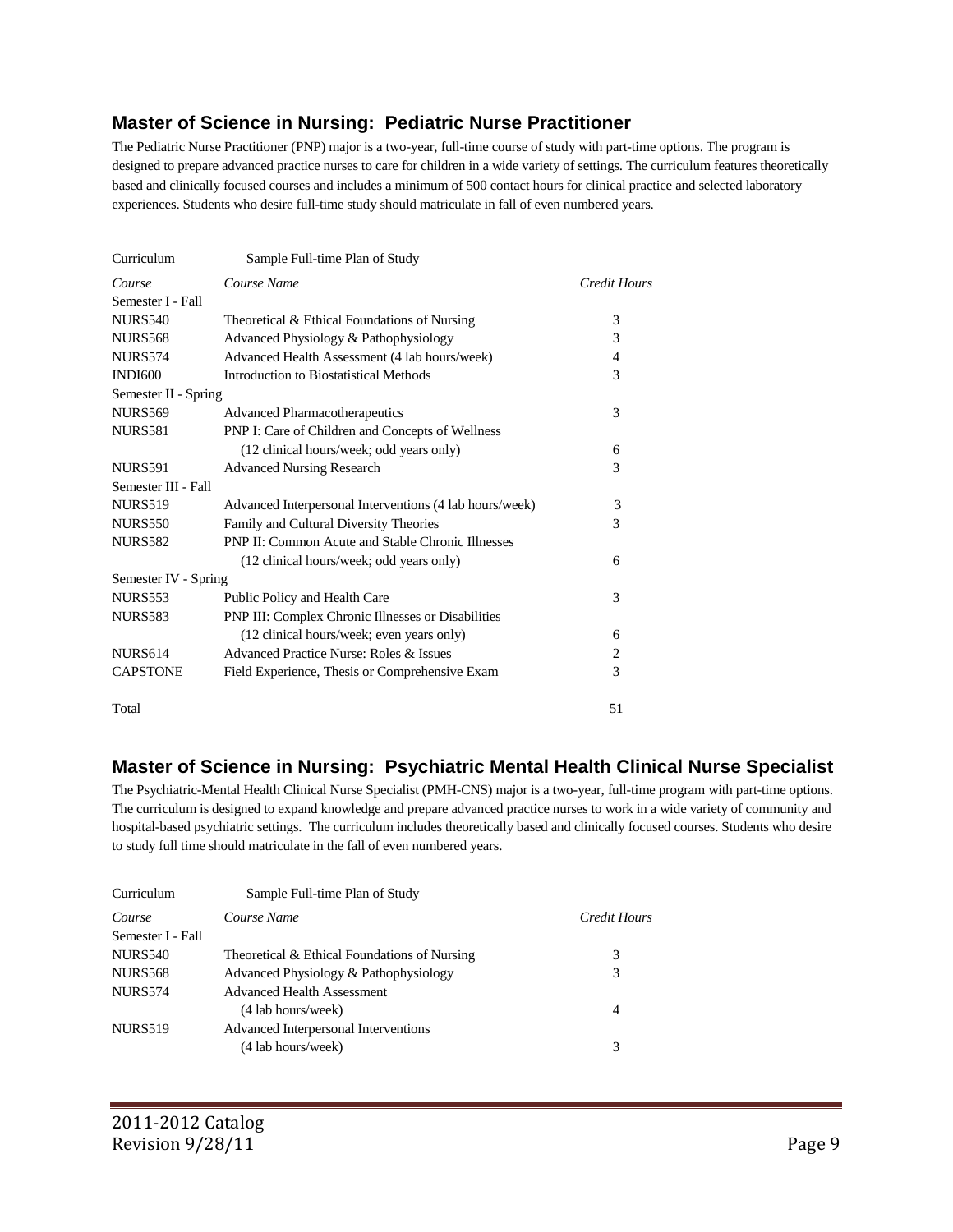| Semester II - Spring |                                                |                |
|----------------------|------------------------------------------------|----------------|
| <b>INDI600</b>       | Introduction to Biostatistical Methods         | 3              |
| <b>NURS569</b>       | <b>Advanced Pharmacotherapeutics</b>           | 3              |
| <b>NURS509</b>       | PMHN I - odd years only                        |                |
|                      | (9 clinical hours/week)                        | 5              |
| <b>NURS553</b>       | Public Policy and Health Care                  | 3              |
| Semester III - Fall  |                                                |                |
| <b>NURS510</b>       | PMHN II - odd years only                       |                |
|                      | (12 clinical hours/week)                       | 6              |
| <b>NURS550</b>       | Family & Cultural Diversity Theories           | 3              |
| <b>NURS591</b>       | <b>Advanced Nursing Research</b>               | 3              |
| Semester IV - Spring |                                                |                |
| NURS511              | Practicum in PMH - even years only             |                |
|                      | (18 clinical hours/week)                       | 6              |
| <b>NURS614</b>       | Advanced Practice Nurse: Roles & Issues        | $\overline{c}$ |
| <b>NURS528</b>       | Theories of Addictive Behavior                 | $\overline{2}$ |
| <b>CAPSTONE</b>      | Field Experience, Thesis or Comprehensive Exam | 3              |
| Total                |                                                | 52             |

#### **Master of Science in Nursing: Nurse Educator**

The Nurse Educator major is targeted for baccalaureate graduates with clinical nursing experience who want to become nursing faculty or staff educators. Graduates are envisioned as teachers of undergraduate nursing students in the classroom and clinical setting. This major focuses on: curriculum development, teaching-learning processes, classroom and clinical teaching strategies, and evaluation principles. The Nurse Educator major offers full-time and part-time options. Students who are seeking full time study should matriculate in the spring semester and can complete the Nurse Educator Curriculum online with campus experiences at selected times specified in the course schedule.

| Curriculum           | Sample Full-time Plan of Study                  |              |
|----------------------|-------------------------------------------------|--------------|
| Course               | Course Name                                     | Credit Hours |
| Semester I - Spring  |                                                 |              |
| <b>NURS672</b>       | Teaching, Learning and Evaluation in Nursing    | 4            |
| <b>NURS540</b>       | Theoretical & Ethical Foundations of Nursing    | 3            |
| <b>NURS568</b>       | Advanced Physiology & Pathophysiology           | 3            |
| <b>INDI600</b>       | Introduction to Biostatistical Methods          | 3            |
| <b>NURS553</b>       | Public Policy & Health Care                     | 3            |
| Semester II - Summer |                                                 |              |
| <b>NURS671</b>       | Developing Instructional Programs in Nursing    | 3            |
| <b>NURS591</b>       | <b>Advanced Nursing Research</b>                | 3            |
| <b>NURS 533</b>      | <b>Health Assessment</b>                        | 3            |
| Semester III - Fall  |                                                 |              |
| <b>NURS551</b>       | Advanced Clinical Seminar in Nursing            |              |
|                      | (4 lab hours/week)                              | 4            |
| <b>NURS519</b>       | Advanced Interpersonal Interventions            |              |
|                      | (4 lab hours/week)                              | 3            |
| <b>NURS673</b>       | Practicum and Seminar in Teaching               |              |
|                      | (9 practicum hours/week)                        | 4            |
| <b>CAPSTONE</b>      | Field experience, thesis or comprehensive exam. | 3            |
|                      |                                                 |              |
| Total                |                                                 | 39           |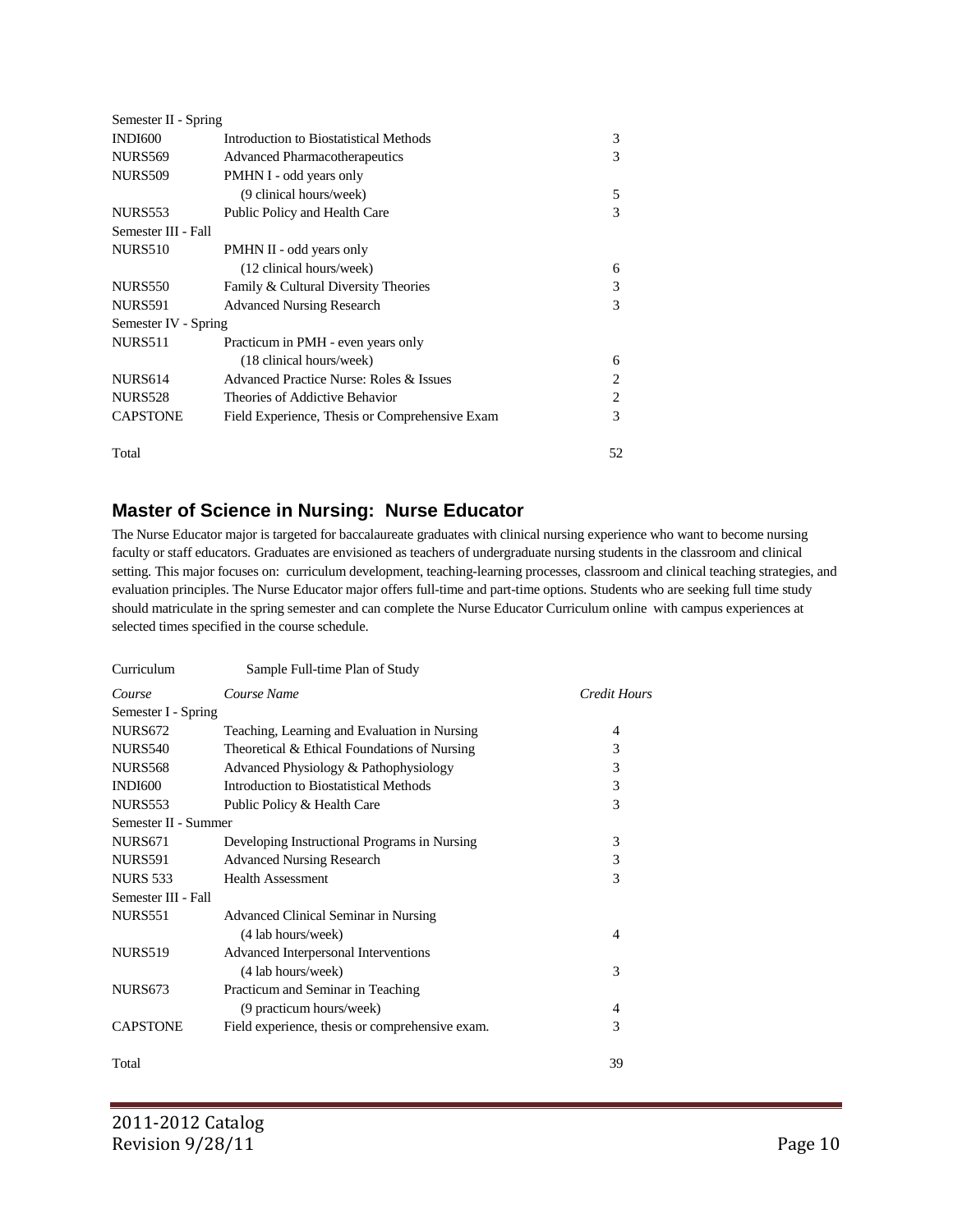#### **Master of Science in Nursing: BSN to Clinical Nurse Leader**

The BSN to Clinical Nurse Leader (CNL) major at The University of Toledo is ideal for BSN prepared nurses wishing to pursue graduate study at the generalist level. The curriculum includes theory classes, as well as clinical experiences. The Clinical Nurse Leader role is designed to improve the quality of patient care and to better prepare nurses to thrive in the health care system. The CNL oversees the care coordination of a distinct group of patients and actively provides direct patient care The CNL Is a leader in the health care delivery system, and the implementation of the role will vary across settings (www.aacn.nche.edu). Students in the BSN to CNL major move through the curriculum in cohorts.

| Curriculum           |                                                               |              |
|----------------------|---------------------------------------------------------------|--------------|
| Course               | Course Name                                                   | Credit Hours |
| Semester I - Spring  |                                                               |              |
| <b>NURS 516</b>      | Professional Socialization II                                 | 3            |
| <b>NURS 525</b>      | Health Science II                                             | 3            |
| <b>NURS 567</b>      | Pharmacology                                                  | 3            |
| Semester II - Summer |                                                               |              |
| <b>INDI 600</b>      | Introduction to Biostatistical Methods                        | 3            |
| <b>NURS 533</b>      | <b>Health Assessment</b>                                      | 3            |
| Semester III - Fall  |                                                               |              |
| <b>NURS 544</b>      | Population Focused Nursing Care (total of 90 clinical hours)  | 6            |
| <b>NURS 607</b>      | Advanced Communication Skills and Group Dynamics (total of 30 |              |
|                      | lab hours)                                                    | 3            |
| <b>NURS 591</b>      | <b>Advanced Nursing Research</b>                              | 3            |
| Semester IV - Spring |                                                               |              |
| <b>NURS 554</b>      | Advanced Practicum in Nursing Systems Design (total of 300)   |              |
|                      | clinical hours)                                               | 12           |
| <b>CAPSTONE</b>      | Thesis, Comprehensive Exam or Field Experience                | 3            |
| Total                |                                                               | 42           |
|                      |                                                               |              |

## **Graduate Certificate: Adult Nurse Practitioner**

The Adult Nurse Practitioner Graduate Certificate (ANP-C) program is offered to individuals who have completed a master's degree in nursing and who desire to obtain specialized knowledge to seek certification as an ANP. All of the courses award academic credit from The University of Toledo. Graduates of the program will be qualified to take national ANP certification examinations. The curriculum includes a minimum of 500 contact hours for clinical practice and laboratory experiences.

| Prerequisites          |                                                                                                        |              |
|------------------------|--------------------------------------------------------------------------------------------------------|--------------|
| <b>Fall Semester</b>   |                                                                                                        |              |
| Course                 | Course Name                                                                                            | Credit Hours |
| <b>NURS568</b>         | Advanced Physiology & Pathophysiology*                                                                 | 3            |
| <b>NURS574</b>         | Advanced Health Assessment (4 lab hours/week)*                                                         | 4            |
| Curriculum             |                                                                                                        |              |
| <b>Spring Semester</b> |                                                                                                        |              |
| Course                 | Course Name                                                                                            | Credit Hours |
| <b>NURS569</b>         | <b>Advanced Pharmacotherapeutics</b>                                                                   | 3            |
| <b>NURS603</b>         | ANP I: Care of Adolescents and Adults (12 clinical hours/week)                                         | 7            |
| <b>Fall Semester</b>   |                                                                                                        |              |
| <b>NURS604</b>         | ANP II: Primary Care of Women (12 clinical hours/week)                                                 | 6            |
| <b>Spring Semester</b> |                                                                                                        |              |
| <b>NURS605</b>         | ANP III: Care of Adults and Older Adults (12 clinical hours/week)                                      | 6            |
| Total                  |                                                                                                        | 22           |
|                        | *If the course was completed greater than 5 years prior to matriculation, the course must be repeated. |              |

Curriculum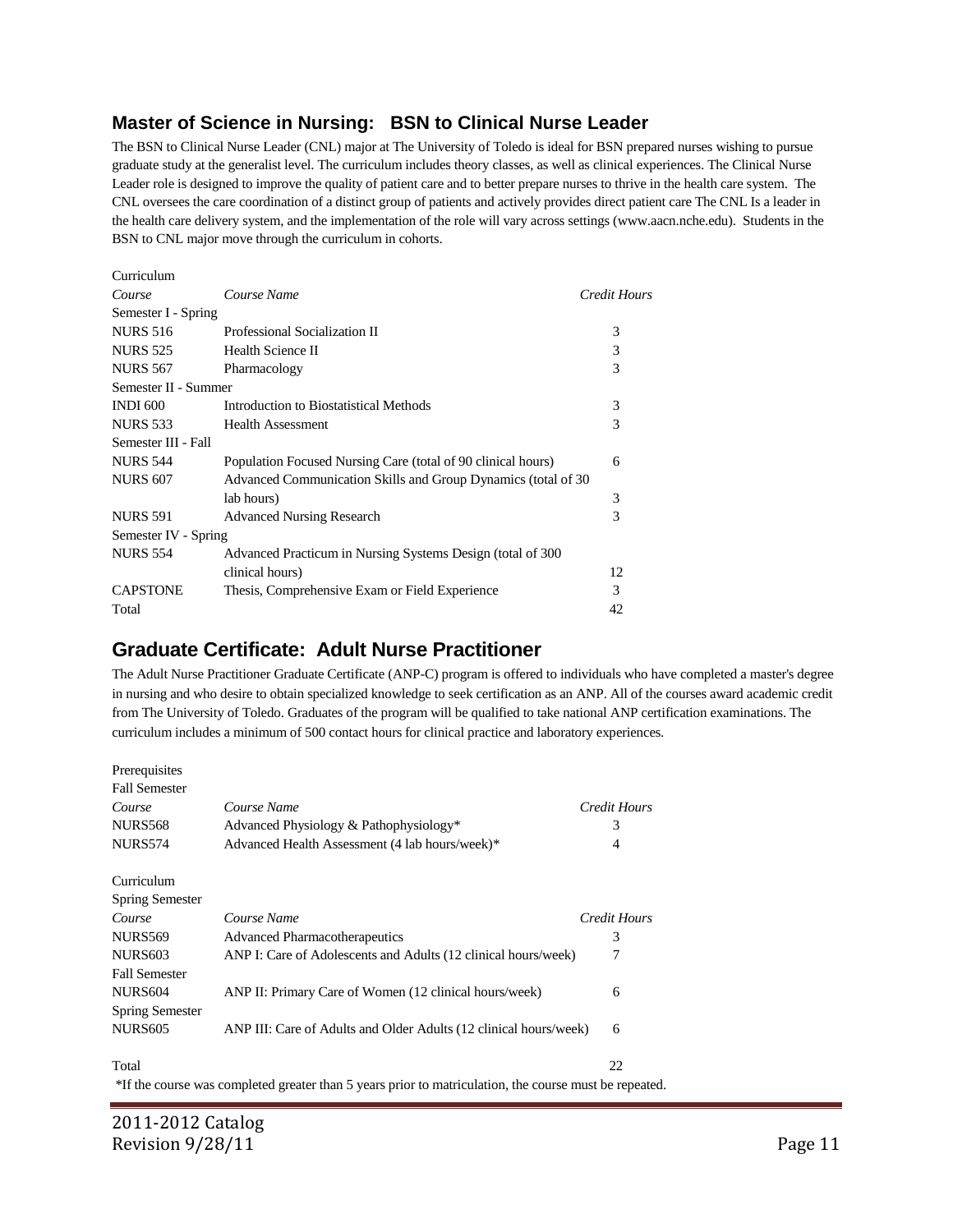#### **Graduate Certificate: Family Nurse Practitioner**

The Family Nurse Practitioner Graduate Certificate (FNP-C) program is offered to individuals who have completed a master's degree in nursing and who desire to obtain specialized knowledge to seek certification as an FNP. Graduates of the program will be qualified to take national FNP certification examinations.

The program is offered in a four-semester, part-time option. The curriculum is designed to prepare professional nurses for the FNP role in primary nursing care. The curriculum includes a minimum of 600 contact hours for clinical practice and laboratory experiences.

| Prerequisites          |                                                           |              |
|------------------------|-----------------------------------------------------------|--------------|
| <b>Fall Semester</b>   |                                                           |              |
| Course                 | Course Name                                               | Credit Hours |
| NURS568                | Advanced Physiology & Pathophysiology*                    | 3            |
| <b>NURS574</b>         | Advanced Health Assessment (4 lab hours/week)*            | 4            |
| Curriculum             |                                                           |              |
| <b>Spring Semester</b> |                                                           |              |
| Course                 | Course Name                                               | Credit Hours |
| <b>NURS569</b>         | <b>Advanced Pharmacotherapeutics</b>                      | 3            |
| <b>NURS621</b>         | FNP I: Adolescents and Adults (12 clinical hours/week)    | 7            |
| <b>Fall Semester</b>   |                                                           |              |
| <b>NURS622</b>         | FNP II: Women and Children (12 clinical hours/week)       | 7            |
| <b>Spring Semester</b> |                                                           |              |
| <b>NURS623</b>         | FNP III: Adults and Older Adults (18 clinical hours/week) | 8            |
| Total                  |                                                           | 25           |

\*If the course was completed greater than 5 years prior to matriculation, the course must be completed.

#### **Graduate Certificate: Pediatric Nurse Practitioner**

The Pediatric Nurse Practitioner Graduate Certificate (PNP-C) program is offered to individuals who have completed a master's degree in nursing and who desire to obtain specialized knowledge to seek certification as a PNP. All of the courses award academic credit from The University of Toledo. Graduates of the program will be qualified to take national PNP certification examinations. The curriculum includes a minimum of 500 contact hours for clinical practice and laboratory experiences.

| Prerequisites        |                                                          |              |
|----------------------|----------------------------------------------------------|--------------|
| <b>Fall Semester</b> |                                                          |              |
| Course               | Course Name                                              | Credit Hours |
| <b>NURS568</b>       | Advanced Physiology & Pathophysiology*                   | 3            |
| <b>NURS574</b>       | Advanced Health Assessment (4 lab hours/week)*           | 4            |
| Curriculum           |                                                          |              |
| Spring Semester -    |                                                          |              |
| Course               | Course Name                                              | Credit Hours |
| <b>NURS569</b>       | <b>Advanced Pharmacotherapeutics</b>                     | 3            |
| <b>NURS581</b>       | PNP I: Care of Children and Concepts of Wellness         |              |
|                      | (12 clinical hours/week) (odd years only)                | 6            |
| Fall Semester -      |                                                          |              |
| <b>NURS582</b>       | <b>PNP II: Common Acute and Stable Chronic Illnesses</b> |              |
|                      | (12 clinical hours/week) (odd years only)                | 6            |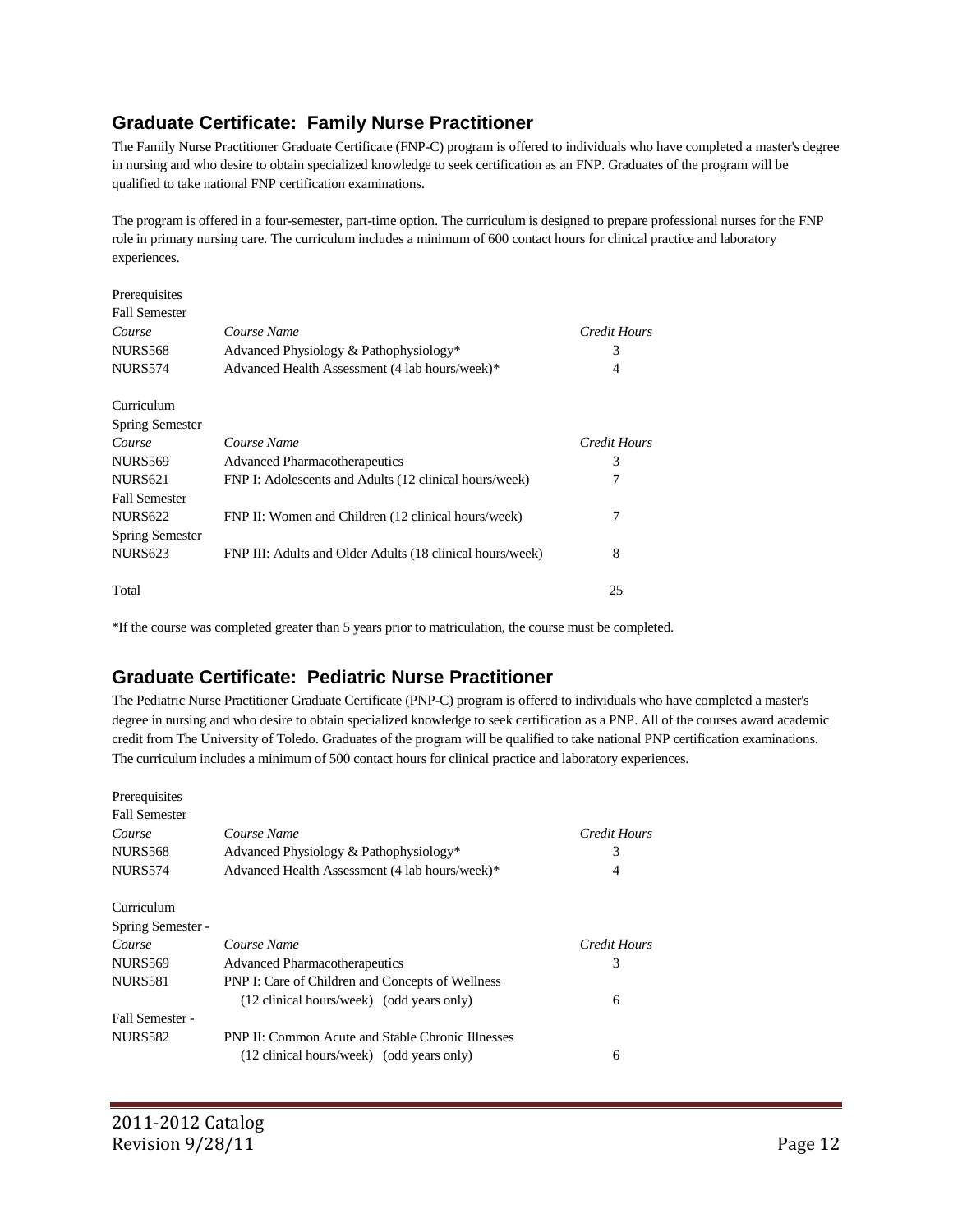| Spring Semester - |                                                           |   |  |
|-------------------|-----------------------------------------------------------|---|--|
| NURS583           | <b>PNP III: Complex Chronic Illnesses or Disabilities</b> |   |  |
|                   | (12 clinical hours/week) (even years only)                | h |  |
| Total             |                                                           |   |  |

\*If the course was completed greater than 5 years prior to matriculation, the course must be repeated.

#### **Graduate Certificate: Psychiatric-Mental Health Clinical Nurse Specialist**

The Psychiatric Mental Health Clinical Nurse Specialist /Graduate Certificate (PMHN-CNS-C) program is offered to individuals who have completed a master's degree in nursing and who desire to obtain specialized knowledge to seek certification as an Adult Psychiatric and Mental Health CNS. All of the courses award academic credit from the The University of Toledo. Graduates of the program will be qualified to take national certification examinations. The curriculum includes a minimum of 500 contact hours for clinical practice and laboratory experiences. The PMH/CNS program is offered via internet/WebCT with visits at selected times specified in the course schedule.

| Prerequisites        |                                                        |                     |
|----------------------|--------------------------------------------------------|---------------------|
| <b>Fall Semester</b> |                                                        |                     |
| Course               | Course Name                                            | <b>Credit Hours</b> |
| <b>NURS568</b>       | Advanced Physiology & Pathophysiology*                 | 3                   |
| <b>NURS574</b>       | Advanced Health Assessment (4 lab hours/week)*         | 4                   |
| Curriculum           |                                                        |                     |
| Spring Semester -    |                                                        |                     |
| Course               | Course Name                                            | Credit Hours        |
| <b>NURS569</b>       | <b>Advanced Pharmacotherapeutics</b>                   | 3                   |
| <b>NURS509</b>       | (9 clinical hours/week) (odd years only)<br>PMHN I     | 5                   |
| <b>NURS528</b>       | Theories of Addictive Behaviors                        | 2                   |
| Fall Semester -      |                                                        |                     |
| <b>NURS519</b>       | Advanced Interpersonal Intervention (4 lab hours/week) | 3                   |
| <b>NURS510</b>       | (12 clinical hours/week) (odd years only)<br>PMHN II   | 6                   |
| Fall Semester -      |                                                        |                     |
| NURS511              | PMHN III<br>(18 clinical hours/week) (even years only) | 6                   |
| Total                |                                                        | 25                  |

\*If the course was completed greater than 5 years prior to matriculation, the course must be repeated.